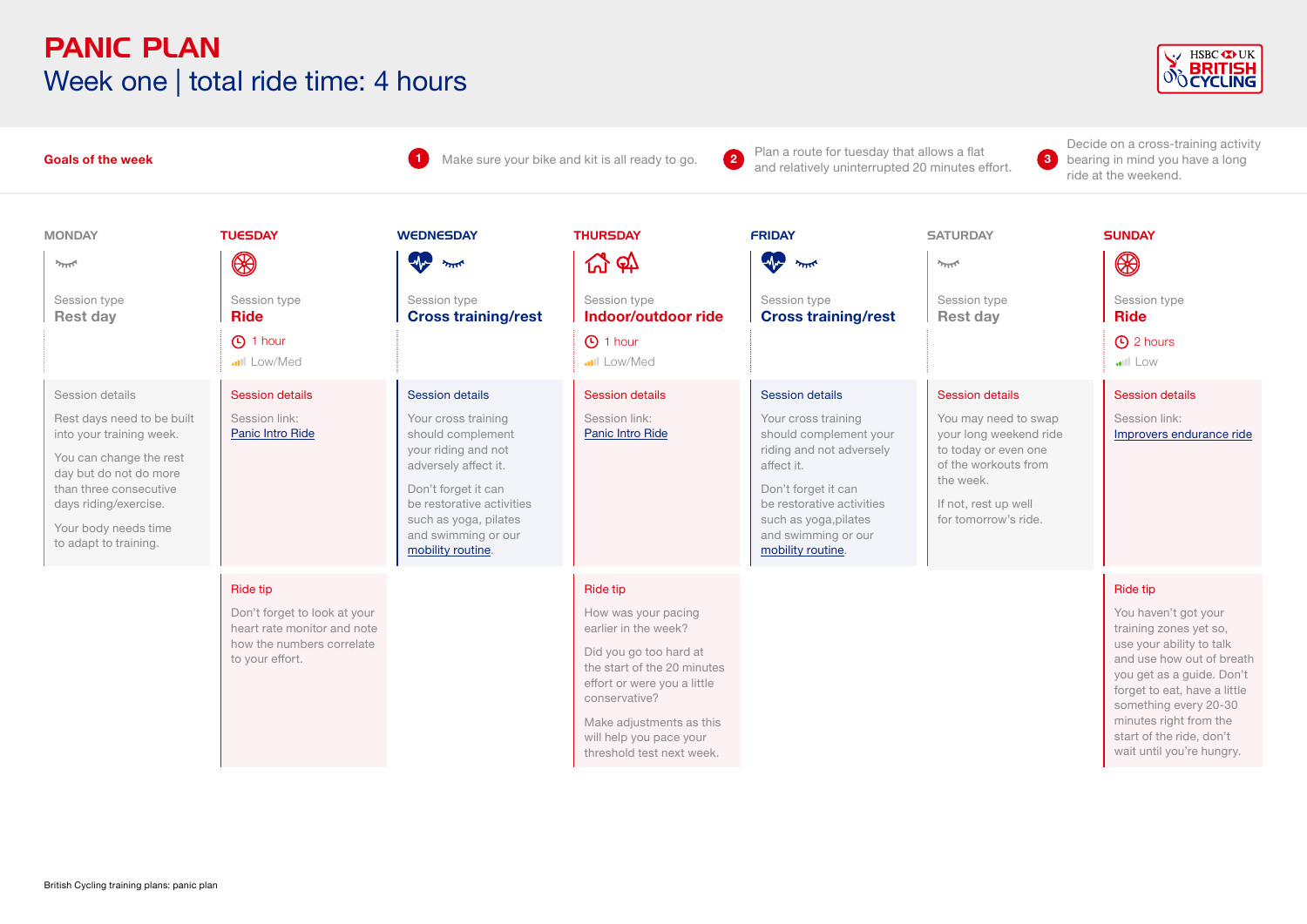# PANIC PLAN Week two | total ride time: 4 hours 40 minutes



| <b>Goals of the week</b>                                                                                                                                                                                                                                                                                                        |                                                                                                                |                                                                                                                                                                                                                                            | Do your <i>threshold test</i> and set<br>your personal training zones.                                                                                                                                                            | 2<br>If it affected your weekend ride, try<br>something a bit gentler.                                                                                                                                                                     | How was your cross-training last week?<br>$\bullet$                                                                                                                         | Be disciplined about your<br>training zones, even if zone<br>two feels too easy.                                                                                                                                                                                                     |
|---------------------------------------------------------------------------------------------------------------------------------------------------------------------------------------------------------------------------------------------------------------------------------------------------------------------------------|----------------------------------------------------------------------------------------------------------------|--------------------------------------------------------------------------------------------------------------------------------------------------------------------------------------------------------------------------------------------|-----------------------------------------------------------------------------------------------------------------------------------------------------------------------------------------------------------------------------------|--------------------------------------------------------------------------------------------------------------------------------------------------------------------------------------------------------------------------------------------|-----------------------------------------------------------------------------------------------------------------------------------------------------------------------------|--------------------------------------------------------------------------------------------------------------------------------------------------------------------------------------------------------------------------------------------------------------------------------------|
| <b>MONDAY</b><br>$2\pi R$<br>Session type<br><b>Rest day</b>                                                                                                                                                                                                                                                                    | <b>TUESDAY</b><br>$\mathcal{O}$<br>Session type<br><b>Threshold test</b>                                       | <b>WEDNESDAY</b><br>$\mathbf{P}$<br>يمللن<br>Session type<br><b>Cross training/rest</b>                                                                                                                                                    | <b>THURSDAY</b><br><u>ሊ</u> क<br>Session type<br>Indoor/outdoor ride                                                                                                                                                              | <b>FRIDAY</b><br>W<br>يتلللا<br>Session type<br><b>Cross training/rest</b>                                                                                                                                                                 | <b>SATURDAY</b><br>يمللو<br>Session type<br><b>Rest day</b>                                                                                                                 | <b>SUNDAY</b><br>⊛<br>Session type<br><b>Ride</b>                                                                                                                                                                                                                                    |
|                                                                                                                                                                                                                                                                                                                                 | 4 1 hour 10 minutes<br>Med                                                                                     |                                                                                                                                                                                                                                            | <b>4</b> 1 hour<br>Low/Med                                                                                                                                                                                                        |                                                                                                                                                                                                                                            |                                                                                                                                                                             | $\Theta$ 2.5 hours<br>$  $ Low                                                                                                                                                                                                                                                       |
| Session details<br>Rest days need to be built<br>into your training week.<br>You can change the rest<br>day but do not do more<br>than three consecutive<br>days riding/exercise.<br>Your body needs time<br>to adapt to training.<br>Your rest day today<br>is particularly important<br>with your threshold<br>test tomorrow. | <b>Session details</b><br>Session link:<br><b>Threshold test</b>                                               | <b>Session details</b><br>Your cross training<br>should complement<br>your riding and not<br>adversely affect it.<br>Don't forget it can<br>be restorative activities<br>such as yoga, pilates<br>and swimming or our<br>mobility routine. | <b>Session details</b><br>Session link:<br>Zone build                                                                                                                                                                             | <b>Session details</b><br>Your cross training<br>should complement<br>your riding and not<br>adversely affect it.<br>Don't forget it can<br>be restorative activities<br>such as yoga, pilates<br>and swimming or our<br>mobility routine. | Session details<br>You may need to swap<br>your long weekend ride<br>to today or even one of the<br>workouts from the week.<br>If not, rest up well<br>for tomorrow's ride. | <b>Session details</b><br>Session link:<br>Improvers endurance ride                                                                                                                                                                                                                  |
|                                                                                                                                                                                                                                                                                                                                 | Ride tip<br>Use your experience<br>from the panic intro rides<br>from last week to help you<br>pace your test. |                                                                                                                                                                                                                                            | <b>Ride tip</b><br>A great chance to test<br>your new training zones.<br>It doesn't take a huge<br>change in effort to move<br>up through the zones and,<br>as heart rate lags a bit,<br>don't try and ramp it<br>up too quickly. |                                                                                                                                                                                                                                            |                                                                                                                                                                             | <b>Ride tip</b><br>You have got<br>your training zones now<br>and it's vital that you try<br>and stick to them. Many<br>riders struggle to stay in<br>zone two initially but be<br>disciplined as this is the<br>zone that will allow you<br>to process food and ride<br>for longer. |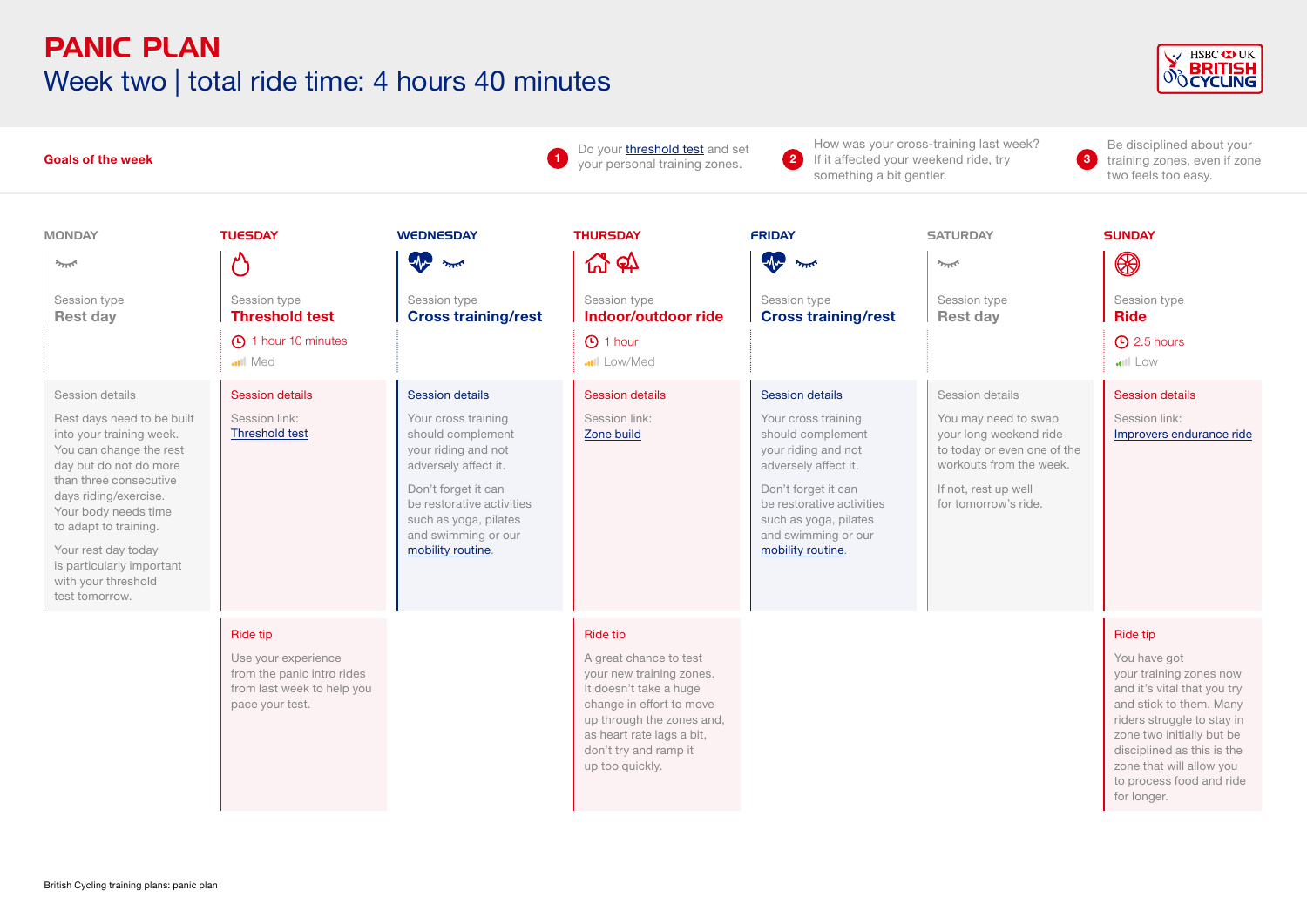# PANIC PLAN Week three | total ride time: 5 hours



| <b>Goals of the week</b>                                                                                                                                                                                                           |                                                                                                                           |                                                                                                                                                                                                                                            | Aim for solid and consistent<br>Tempo efforts during the two<br>mid-week sessions                                                                 | Consider some <b>mobility work</b><br>$\left( 2\right)$<br>on your rest days                                                                                                                                                               | 3                                                                                                                                                                              | As your weekend ride gets longer,<br>pacing and fuelling become more<br>important. Develop good habits now.                                                                         |
|------------------------------------------------------------------------------------------------------------------------------------------------------------------------------------------------------------------------------------|---------------------------------------------------------------------------------------------------------------------------|--------------------------------------------------------------------------------------------------------------------------------------------------------------------------------------------------------------------------------------------|---------------------------------------------------------------------------------------------------------------------------------------------------|--------------------------------------------------------------------------------------------------------------------------------------------------------------------------------------------------------------------------------------------|--------------------------------------------------------------------------------------------------------------------------------------------------------------------------------|-------------------------------------------------------------------------------------------------------------------------------------------------------------------------------------|
| <b>MONDAY</b><br>يمللو<br>Session type<br><b>Rest day</b>                                                                                                                                                                          | <b>TUESDAY</b><br><u> 인</u> 해<br>Session type<br>Indoor/outdoor ride<br><b>1</b> hour                                     | <b>WEDNESDAY</b><br>W<br>يمللن<br>Session type<br><b>Cross training/rest</b>                                                                                                                                                               | <b>THURSDAY</b><br><u>ሊ</u> क<br>Session type<br>Indoor/outdoor ride<br><b>1</b> hour                                                             | <b>FRIDAY</b><br><b>Aye</b><br>يمللن<br>Session type<br><b>Cross training/rest</b>                                                                                                                                                         | <b>SATURDAY</b><br>$2\pi$<br>Session type<br><b>Rest day</b>                                                                                                                   | <b>SUNDAY</b><br>$\circledR$<br>Session type<br><b>Ride</b><br><b>4</b> 3 hours                                                                                                     |
| Session details<br>Rest days need to be built<br>into your training week.<br>You can change the rest<br>day but do not do more<br>than three consecutive<br>days riding/exercise.<br>Your body needs time<br>to adapt to training. | <b>ull</b> Med<br><b>Session details</b><br>Session link:<br><b>Tempo Intervals</b>                                       | <b>Session details</b><br>Your cross training<br>should complement your<br>riding and not adversely<br>affect it.<br>Don't forget it can<br>be restorative activities<br>such as yoga, pilates<br>and swimming or our<br>mobility routine. | <b>ull</b> Med<br><b>Session details</b><br>Session link:<br>Tempo intervals                                                                      | <b>Session details</b><br>Your cross training<br>should complement your<br>riding and not adversely<br>affect it.<br>Don't forget it can<br>be restorative activities<br>such as yoga, pilates<br>and swimming or our<br>mobility routine. | Session details<br>You may need to swap<br>your long weekend ride<br>to today or even one of<br>the workouts from the<br>week.<br>If not, rest up well<br>for tomorrow's ride. | $  $ Low<br><b>Session details</b><br>Session link:<br>Improvers endurance ride                                                                                                     |
|                                                                                                                                                                                                                                    | <b>Ride tip</b><br>For this first attempt<br>at this session, pace the<br>efforts towards the lower<br>end of zone three. |                                                                                                                                                                                                                                            | <b>Ride tip</b><br>How was this session<br>earlier in the week?<br>If it felt relatively easy,<br>bump the efforts up to<br>mid/upper zone three. |                                                                                                                                                                                                                                            |                                                                                                                                                                                | <b>Ride tip</b><br>There's nothing wrong<br>with scheduling a café<br>stop if you want to, but try<br>to limit it to 15-20 minutes<br>and factor it into your<br>fuelling strategy. |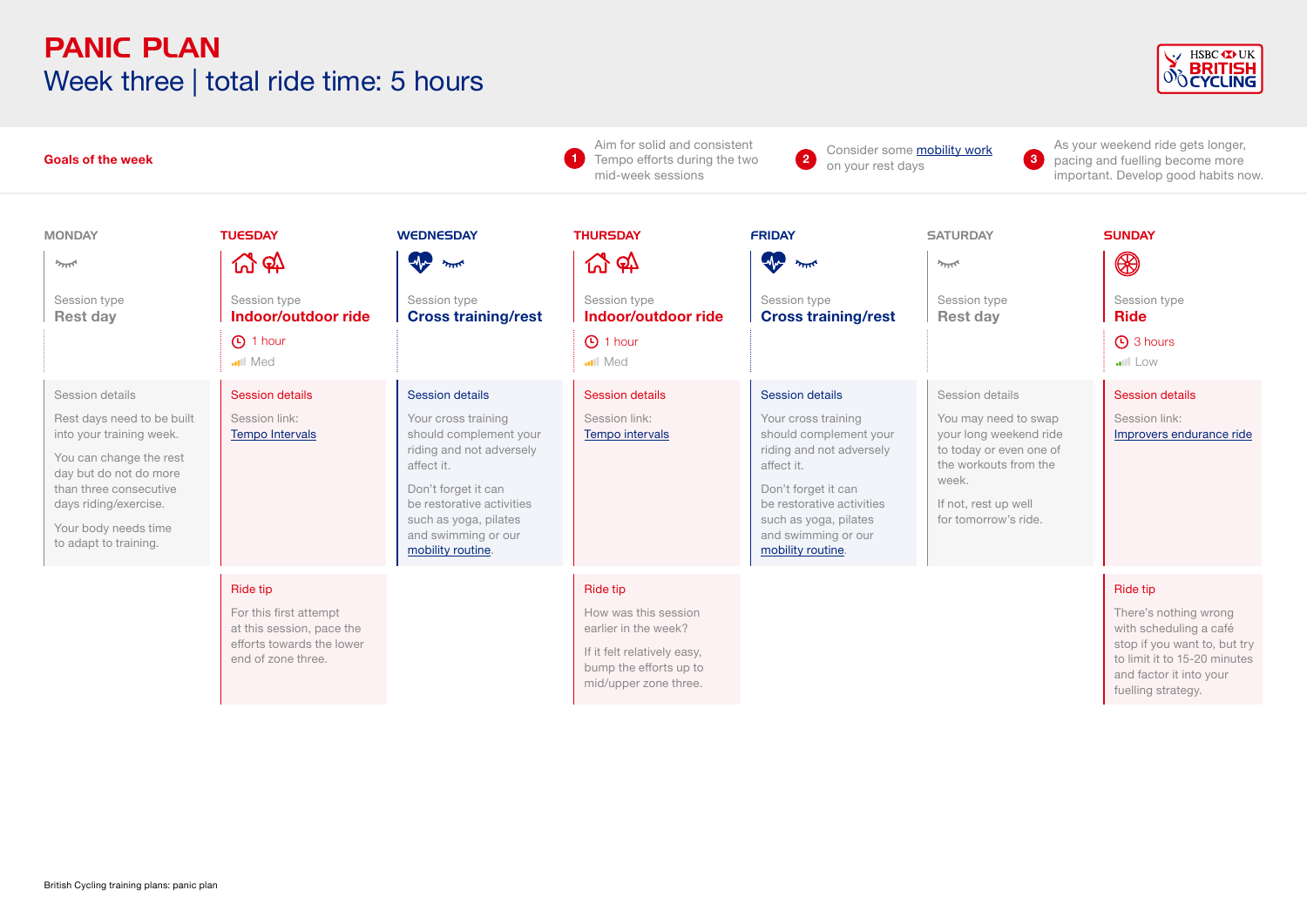# PANIC PLAN Week four | total ride time: 6 hours 50 minutes



| <b>Goals of the week</b>                                                                                                                                                                                                           |                                                                                                                  |                                                                                                                                                                                                                                            | Don't be tempted to skip<br>Try to optimise your recovery<br>$\left( 2\right)$<br>this week as you've got a big<br>the pre-event ride, your legs<br>will feel better because of it.<br>ride at the weekend. |                                                                                                                                                                                                                                            | 3                                                                                                               | Use your long ride as a dress rehearsal for your event.<br>Try to work to the same timetable, wear the same kit<br>and stick to your pacing and fuelling strategies |  |
|------------------------------------------------------------------------------------------------------------------------------------------------------------------------------------------------------------------------------------|------------------------------------------------------------------------------------------------------------------|--------------------------------------------------------------------------------------------------------------------------------------------------------------------------------------------------------------------------------------------|-------------------------------------------------------------------------------------------------------------------------------------------------------------------------------------------------------------|--------------------------------------------------------------------------------------------------------------------------------------------------------------------------------------------------------------------------------------------|-----------------------------------------------------------------------------------------------------------------|---------------------------------------------------------------------------------------------------------------------------------------------------------------------|--|
| <b>MONDAY</b><br>$\gamma_{\rm T15}$<br>Session type<br>Rest day                                                                                                                                                                    | <b>TUESDAY</b><br><b>份 &amp;</b><br>Session type<br>Indoor/outdoor ride<br>4 1 hour 20 minutes<br><b>ull</b> Med | <b>WEDNESDAY</b><br>when you<br>Session type<br><b>Cross training/rest</b>                                                                                                                                                                 | <b>THURSDAY</b><br><b>W</b> &<br>Session type<br>Indoor/outdoor ride<br><b>1</b> hour<br><b>ull</b> Low                                                                                                     | <b>FRIDAY</b><br>$\clubsuit$<br>بمللو<br>Session type<br><b>Cross training/rest</b>                                                                                                                                                        | <b>SATURDAY</b><br><b>4 4 4</b><br>Session type<br>Indoor/outdoor ride<br><b>C</b> 30 minutes<br><b>ull</b> Low | <b>SUNDAY</b><br>$\circledR$<br>Session type<br><b>Ride</b><br><b>C</b> ) 4 hours<br>$\cdot$                                                                        |  |
| Session details<br>Rest days need to be built<br>into your training week.<br>You can change the rest<br>day but do not do more<br>than three consecutive<br>days riding/exercise.<br>Your body needs time<br>to adapt to training. | <b>Session details</b><br>Session link:<br>3x10 minutes                                                          | <b>Session details</b><br>Your cross training<br>should complement your<br>riding and not adversely<br>affect it.<br>Don't forget it can<br>be restorative activities<br>such as yoga, pilates<br>and swimming or our<br>mobility routine. | <b>Session details</b><br>Session link:<br>Spin-out session                                                                                                                                                 | <b>Session details</b><br>Your cross training<br>should complement your<br>riding and not adversely<br>affect it.<br>Don't forget it can<br>be restorative activities<br>such as yoga, pilates<br>and swimming or our<br>mobility routine. | <b>Session details</b><br>Session link:<br>Improvers pre-event ride                                             | <b>Session details</b><br>Session link:<br>Improvers endurance ride                                                                                                 |  |
|                                                                                                                                                                                                                                    | Ride tip<br>It's a fairly narrow zone<br>for the efforts but try to<br>pace them as accurately<br>as possible.   |                                                                                                                                                                                                                                            | Ride tip<br>Keep your gearing<br>and resistance low, this<br>session is all about leg<br>speed not load.                                                                                                    |                                                                                                                                                                                                                                            | <b>Ride tip</b><br>This is just a leg loosener,<br>stick to your small chainring<br>and spin those legs         | Ride tip<br>Try to plan a route<br>that mimics the demands<br>of your target event as<br>closely as possible.                                                       |  |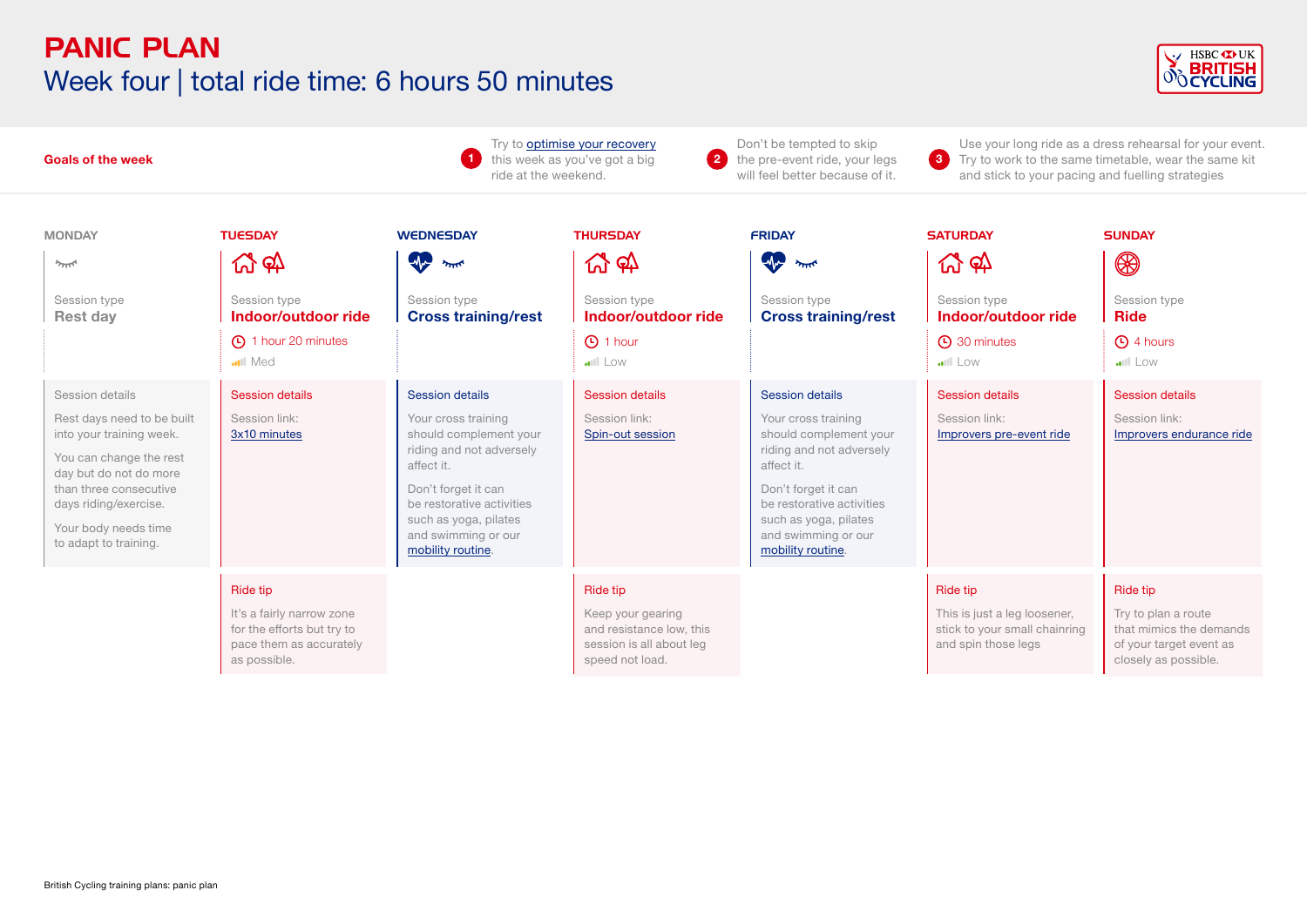#### PANIC PLAN Week five | total ride time: 3 hours 30 minutes



| <b>Goals of the week</b>                                                                                                                                                                                                           |                                                                                                                           |                                                                                                                                                                                                                                            | Have confidence in the training<br>【 1】<br>you've done and don't be tempted to<br>try and squeeze in an extra-long ride.                                                     | $\left( 2\right)$                                                                                                                                                                                                                   | Use the extra spare time you<br>have to give your bike a good<br>clean and check it over.                                                                                   | Check that you have all<br>the information you need<br>$\bullet$<br>for your event.                             |
|------------------------------------------------------------------------------------------------------------------------------------------------------------------------------------------------------------------------------------|---------------------------------------------------------------------------------------------------------------------------|--------------------------------------------------------------------------------------------------------------------------------------------------------------------------------------------------------------------------------------------|------------------------------------------------------------------------------------------------------------------------------------------------------------------------------|-------------------------------------------------------------------------------------------------------------------------------------------------------------------------------------------------------------------------------------|-----------------------------------------------------------------------------------------------------------------------------------------------------------------------------|-----------------------------------------------------------------------------------------------------------------|
| <b>MONDAY</b><br>$\gamma_{\rm TIT}$<br>Session type<br><b>Rest day</b>                                                                                                                                                             | <b>TUESDAY</b><br>LY 67<br>Session type<br>Indoor/outdoor ride<br><b>4</b> 1 hour<br><b>ull</b> Med                       | <b>WEDNESDAY</b><br><b>W</b><br>يمللن<br>Session type<br><b>Cross training/rest</b>                                                                                                                                                        | <b>THURSDAY</b><br><u>ආ</u><br>口<br>Session type<br>Indoor/outdoor ride<br><b>4</b> 1 hour                                                                                   | <b>FRIDAY</b><br><b>A</b><br>بمللو<br>Session type<br><b>Cross training/rest</b>                                                                                                                                                    | <b>SATURDAY</b><br>$2\pi$<br>Session type<br><b>Rest day</b>                                                                                                                | <b>SUNDAY</b><br>$\circledast$<br>Session type<br><b>Ride</b><br><b>4</b> 1 hour and 30 minutes                 |
| Session details<br>Rest days need to be built<br>into your training week.<br>You can change the rest<br>day but do not do more<br>than three consecutive<br>days riding/exercise.<br>Your body needs time<br>to adapt to training. | <b>Session details</b><br>Session link:<br>Sweet-spot intervals                                                           | <b>Session details</b><br>Your cross training<br>should complement<br>your riding and not<br>adversely affect it.<br>Don't forget it can<br>be restorative activities<br>such as yoga, pilates<br>and swimming or our<br>mobility routine. | $\cdot \cdot \cdot$ High<br><b>Session details</b><br>Session link:<br>VO <sub>2</sub> intervals                                                                             | Session details<br>Your cross training<br>should complement your<br>riding and not adversely<br>affect it.<br>Don't forget it can<br>be restorative activities<br>such as yoga, pilates<br>and swimming or our<br>mobility routine. | Session details<br>You may need to swap<br>your long weekend ride<br>to today or even one of the<br>workouts from the week.<br>If not, rest up well<br>for tomorrow's ride. | <b>ull</b> Low<br><b>Session details</b><br>Session link:<br>Improvers endurance ride                           |
|                                                                                                                                                                                                                                    | <b>Ride tip</b><br>If the 3x10 minutes last<br>week felt easy, ride these<br>intervals at the upper end<br>of sweet-spot. |                                                                                                                                                                                                                                            | <b>Ride tip</b><br>Don't go off too hard<br>to ramp your heart rate<br>up. Use the first minute<br>of each effort to build<br>progressively through<br>zones three and four. |                                                                                                                                                                                                                                     |                                                                                                                                                                             | <b>Ride tip</b><br>This is more for<br>confidence and peace<br>of mind, don't be tempted<br>to ride any longer. |